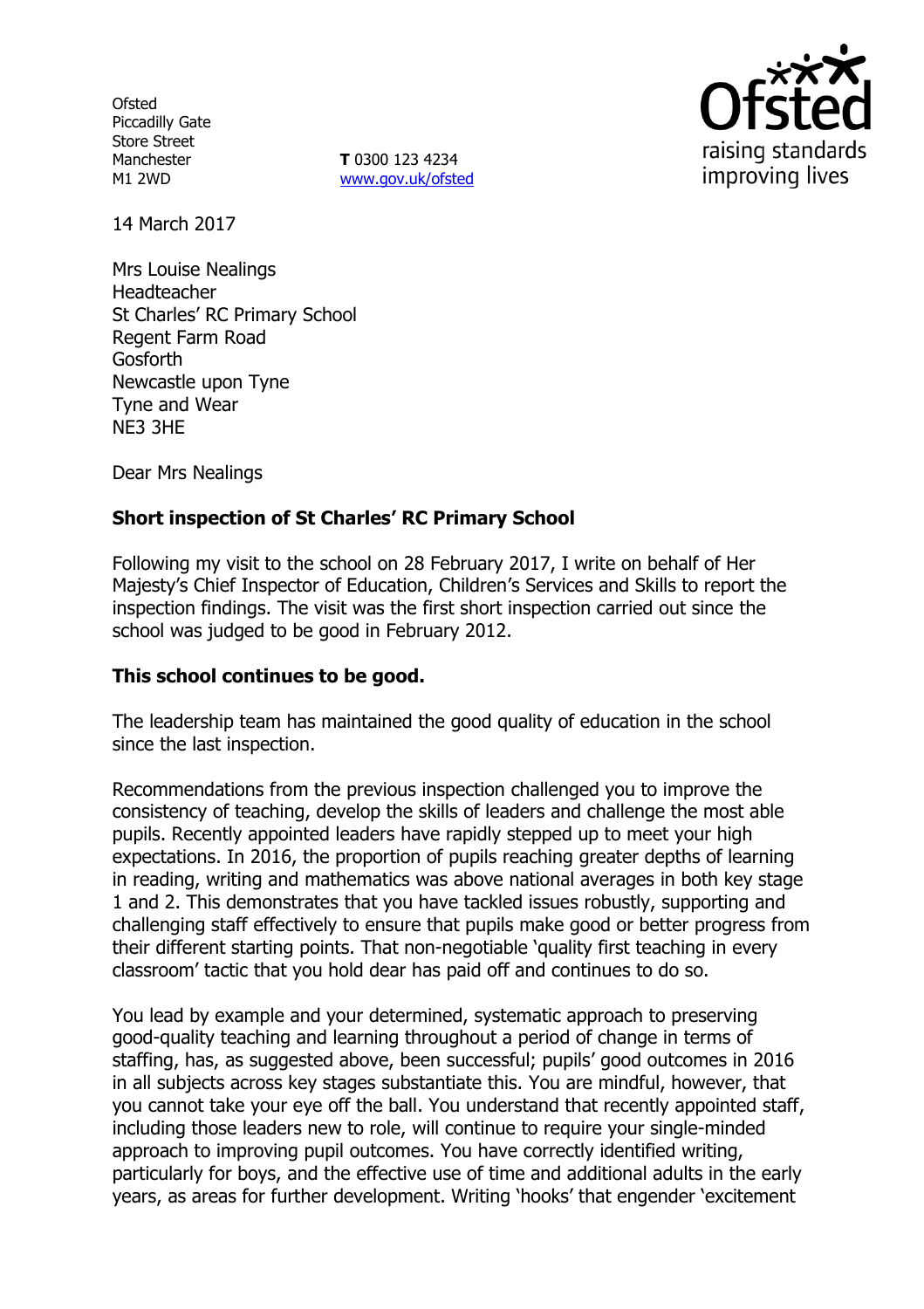

and passion' are already beginning to inspire and engage pupils who were previously reluctant to write. Shakespeare-induced writing opportunities and historical recounts through drama were favourites mentioned by a group of boys. The local authority's early years adviser, the early years governor and senior leaders are taking appropriate action to further develop and sharpen practice in the early years. The proportion of pupils reaching a good level of development has remained above the national average over time.

The large majority of parents and pupils hold positive views about the work of the school. All parents agree that children are safe, happy and well looked after. Pupils like their teachers, finding them 'gentle, kind and patient'. They thoroughly enjoy the 'fun' learning that takes place, daily. Attendance, as a result, is above national averages and a strength of the school. Parents spoke with particular appreciation of the distinctively spiritual, nurturing ethos of the school which is well-embedded. Parents also value the high visibility and ready availability of teachers and leaders. The large majority agree that staff respond promptly to any concerns they may have. Encapsulating the views of many some commented that: 'this is an excellent small school with a very personal feel'; 'there is a real sense of excitement and possibility'; 'children feel valued and listened to'. Accolades indeed.

All staff say they are proud to work at St Charles' and feel the school has improved since the previous inspection. The majority feel very well supported by leaders and are appreciative of the regular, good-quality professional development opportunities you make available. A minority would appreciate more support with managing the school's assessment systems and procedures as well as further detail about precisely how their practice could be improved. Staff are confident that pupils behave well and make good progress.

# **Safeguarding is effective.**

Leaders and managers hold the safety and protection of pupils at the centre of their thinking and endeavours. Staff have appropriately vigilant attitudes and understand their roles and responsibilities in keeping children safe. Regular training means governors and staff are kept up to date with the most recent guidance and legislation. Checks on the suitability of adults working with pupils are thorough and leaders follow safe recruitment practices when appointing new staff.

Pupils can explain how to keep themselves safe online and are highly aware of the risks of technology, valuing the internet blocks and filters that are in place for their protection. The secure entry and exit systems in operation contribute to pupils' feelings of being safe and well looked after. The bright, attractive environment is tidy, hazard-free and well-maintained. Pupils are appreciative of the regular sessions that inform them about ways in which they can keep themselves safe: e-safety, road safety, fire hazards and safe cycling. Staff listen to pupils; as one pupil commented, 'if you feel vulnerable you talk to a staff member you really trust and that's it, job done, problem solved'. Bullying, pupils say, happens rarely and is managed sensitively and effectively by all adults, including well-respected 'dinner nannies'.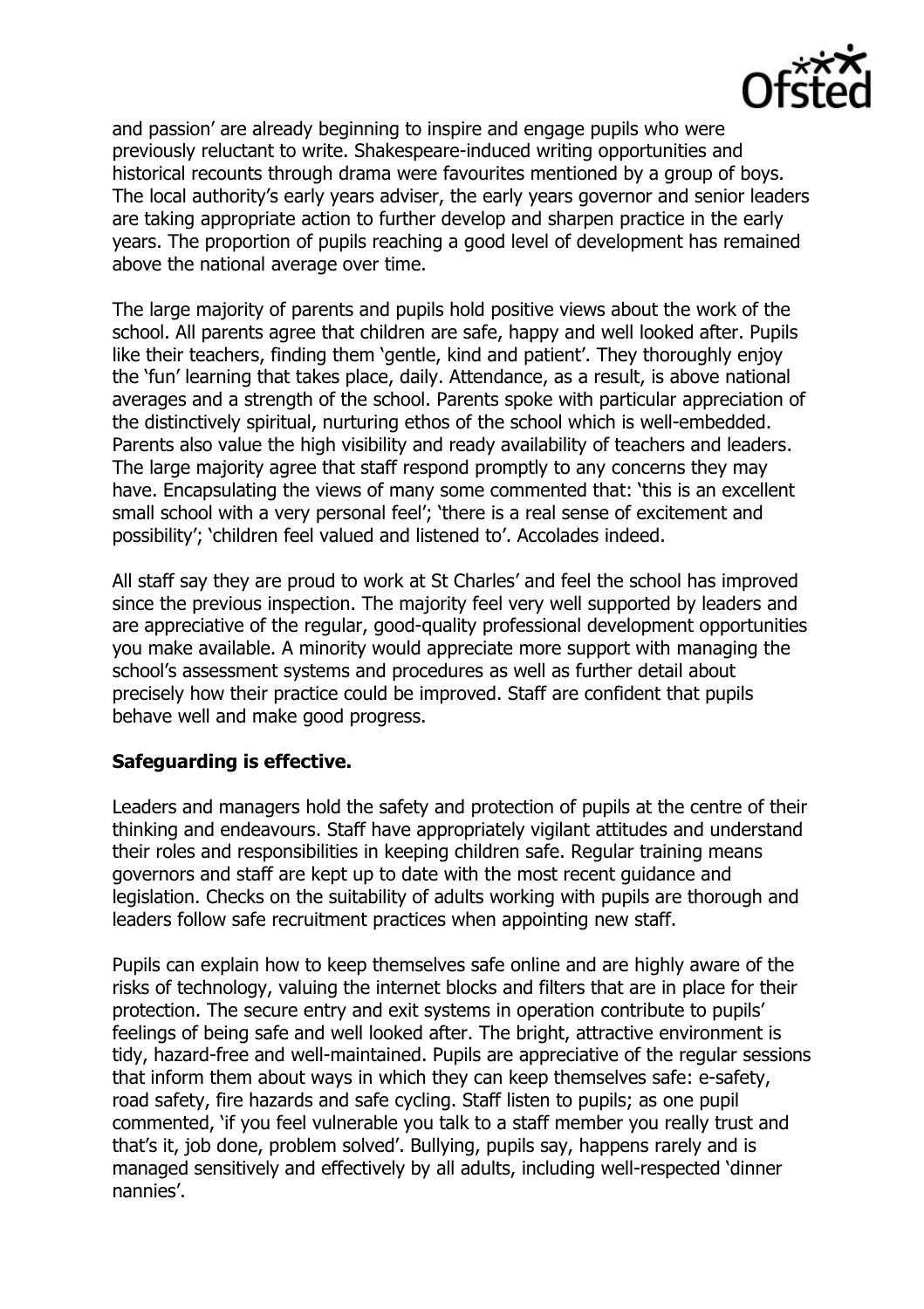

# **Inspection findings**

- Historically, pupils' outcomes in key stage 1 and 2 remained broadly in line with national averages in reading, writing and mathematics. Your high expectations and determination that pupils' outcomes could and should be improved upon, however, raised the bar. In 2016, pupils' outcomes in key stage 1 and 2 were above national averages in reading, writing and mathematics at both expected and greater depth. 97% of pupils in key stage 1 and 90% in key stage 2 reached the expected standard in science, again bettering the national picture. The proportion of pupils reaching the expected standard in the Year 1 phonics check has been consistently high compared nationally. Current pupils continue to benefit from your precise evaluation of the skills, knowledge and understanding that pupils bring to school and your keen focus on building upon the strong foundations that the majority of pupils have; progress for all groups of pupils is good across subjects.
- The majority of children bring a broad range of existing skills to school. Early years staff work well with parents and other agencies to build upon this positive start and by the end of the Reception Year, children's outcomes are consistently above the national average. Children in the early years are well cared for and behave well. They thoroughly enjoy the wide variety of attractive resources that stimulate their curiosity indoors and outside. Relationships with early years staff are positive and enabling. Additional adults and teaching and learning time, however, are not used to maximum effect by all adults; transitions in particular can be messy and time as well as resources ill-used. Not all children in the early years are challenged to apply and practise their skills of writing regularly enough. You are aware of underlying issues and are taking appropriate action to eradicate these.
- Subject leadership, despite some instability in staffing, is strong, particularly with regard to English, science and mathematics. You afford subject leaders relevant development opportunities based on their individual needs while taking heed of the particular needs of the school. Supported and challenged by effective subject leaders, the quality of teaching across key stages is therefore strengthened. A small proportion of staff would like further support to navigate the school's assessment procedures and additional constructive feedback on further developing their practice.
- Teaching and learning are good. Teachers use clear explanations and skilled questioning to encourage pupils to think deeply about subject matter. Pupils display positive attitudes throughout lessons and activities, listening respectfully to teachers and their peers. The real enjoyment and passion for learning that exist result in a warm, productive environment.
- The leadership team, including governors, make sure that the extra funding for pupils who have special educational needs and/or disabilities is spent wisely. Particular needs are carefully considered in discussions with parents, pupils and external specialists. Barriers to learning are identified precisely and good-quality teaching meets the needs of most pupils successfully. Where required, tailored interventions are put in place and strategies help individuals and small groups of pupils to make good progress. Several parents commented positively about the